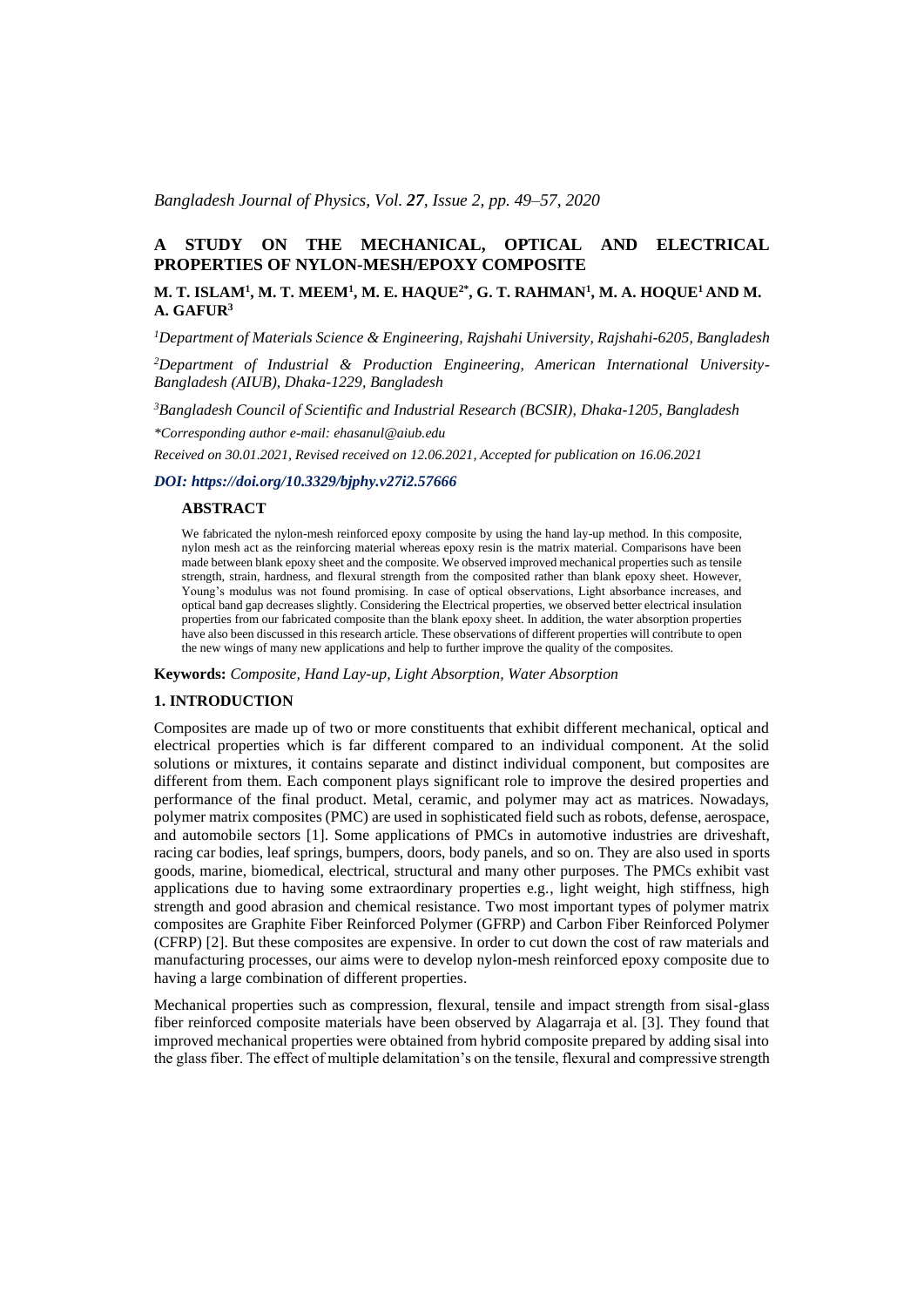# 50 M. T. ISLAM, M. T. MEEM, M. E. HAQUE, G. T. RAHMAN, M. A. HOQUEANDM. A. GAFUR

of e-glass/ epoxy composites have been investigated by Aslan et al. [4]. Based on the primary critical buckling and re-buckling loads delamination effects have been evaluated. The results explore that critical buckling load, flexural and compressive strength was significantly influenced by the presence of large multiple delamination. H. Bisaria et al. [5] observed the mechanical properties e.g., tensile, impact and flexural strength from the blank epoxy and epoxy act as matrix with short jute fiber reinforced composites. For 15 mm length of fiber maximum flexural and tensile strength were evaluated. However, the maximum impact strength was evaluated for 20 mm length of fiber. Naresh et al. [6] investigated the tensile strength influenced by strain rate from the carbon/epoxy, glass/epoxy and hybrid (glasscarbon/epoxy) composites. The mechanical properties of nylon/epoxy composite have been investigated by Meshram et al. [7]. They found higher thrust force and tensile strength compared to the pure epoxy polymer. S. Sharma et al. have been studied the electrical and thermomechanical characteristics of laminar composites made up of reinforced multi-walled carbon nanotubes (MWCNTs) bucky paper with epoxy matrix [8]. They observed that the electrical conductivity was reduced after incorporating bulky paper as reinforcement in epoxy matrix. However, the incorporation of 0.05 wt% of MWCNT could improve the electrical conductivity. The glass transition temperature (Tg) was also improved compared to the pure epoxy [8]. Improved flexural properties were found from clay/epoxy nanocomposites studied by Bozkurt et al. [9]. Similar results were also observed from carbon nanofiber filled carbon/epoxy laminated composite [10]. Chowdhury et al. [11] investigated the huge enhancement of flexural strength from woven carbon fiber reinforced polymer matrix composite with 2 wt% nanoclay particles on it. Dorigato et al. [12] also studied the mechanical properties on the carbon fiber reinforced materials in which the epoxy-clay act as a matrix material. They found improved mechanical properties along with the dispersion degree of clay nanoparticles in the composite.

Above literature reveals that the composites were developed with many different matrices and reinforced materials having various useful applications and many different properties, although the study on the properties were not sufficient to explore the usefulness and feasibility of many different types of fabricated composites. In contrast, fabrication processes are not always cost effective and having health hazardous issues. Considering these points, in this research, we fabricated the nylonmesh/epoxy composite by using low cost fabrication technique hand lay-up method and having no health hazardous issues. Another important point is that very limited studies were observed on the different properties such as mechanical properties, electrical and optical properties of nylonmesh/epoxy composite [13-15]. In sort, to maximize its application in daily life and replace the expensive composites we wanted to optimize the properties of this composite. In this work, mechanical properties including tensile strength, Young's modulus, flexural strength, elongation and hardness were investigated. Optical properties such as absorption of light and optical band gap have been observed. I-V characteristics have also been studied for understanding the electrical properties of the fabricated composite material.

### **2. MATERIALS AND METHODS**

# *2.1 Materials and fabrication of nylon-mesh/epoxy composite*

We used epoxy resin  $(C<sub>21</sub>H<sub>25</sub>ClO<sub>5</sub>)$  in this experiment has been supplied by Lucky Acrylic and Fiber (Bangladesh) having purity above 98% and melting point of  $210^{\circ}$  C, whereas nylon-mesh has been collected from ordinary packing bags. The chemical structures of epoxy resin and nylon are given below indicating the epoxide, carbonyl and amide groups [16,17].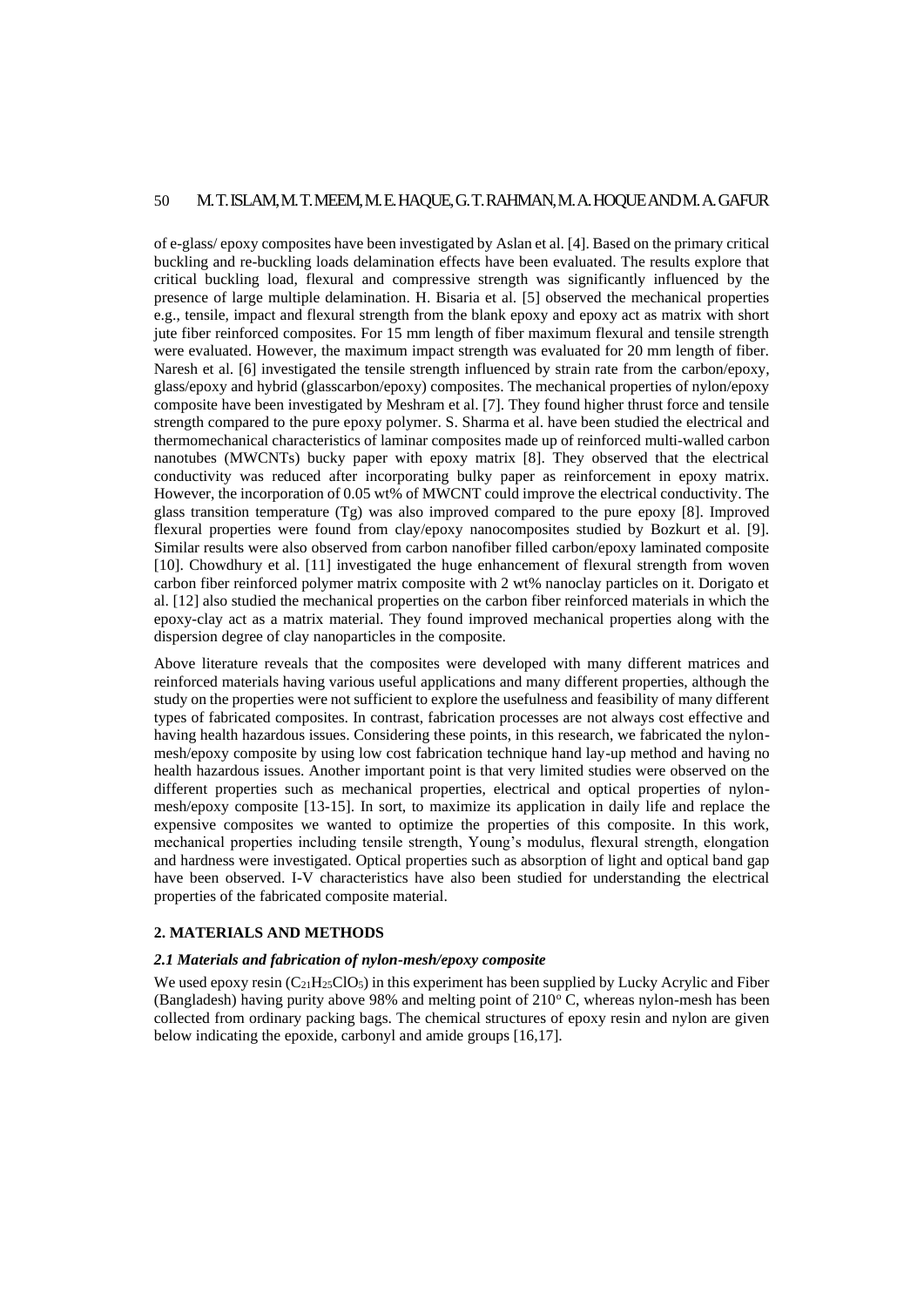To fabricate the nylon-mesh/epoxy composite, epoxy resin and hardener (DETA) was measured at the ration of 10:1. The ratio of resin to hardener is very important. Sufficient amount of crosslinking formation between the hardener and epoxy resin may provide required hardness to epoxy resin. We found prominent hardness and performance of epoxy resin while using 10:1 ratio rather than other ratios such as 1:1, 5:1, 8:1. They were mixed thoroughly. Then half of the resin was poured on the glass mold. After that, the previously sized nylon mesh fiber was placed on to the mold over the epoxy resin. Then rest of the resin was poured over the fiber. It takes around 24 hours to complete the mixture properly and turn into composite. This planar composite sample had an approximate thickness of 2 mm. The diagram of fabricated nylon-mesh/epoxy composite is shown in Fig. 1.



**Fig.1.** Fabricated Nylon-mesh/Epoxy Composite

# *2.2 Measurement Techniques of Different Types of Properties*

Tensile strength of the composites was evaluated by using Universal Testing Machine (Hounsfield Co. Ltd., UK, model H50KS). Parameters were set to measure the tensile properties by UTM. Parameters were extension range = 100 mm, gauge length =  $25$  mm, speed =  $2$  mm/min, approach speed = 2 mm/min, pre-load = 0. Tensile strength and Young's modulus were determined using this UTM machine. Flexural strength of the films was measured also by UTM machine. To measure the flexural strength, the specimens were designed in 6cm length and 1cm in width with around 2 mm thickness. The test was repeated 3 times for each material for obtaining the average value and to avoid errors. The strain value was also measured from this test. Hardness of the composite was investigated by using Leeb H-1000 Portable Hardness Tester. Hardness test was repeated 20 times for each sample for obtaining the average value to avoid errors during the hardness measurement. For optical properties measurement, light absorption and optical band gap properties were studied using UV Spectrophotometer - UV-1601 Spectrometer [13]. For the measurement of electrical properties, I-V characteristics of the fabricated composites were studied using a Keithley 6514/E Bench Digital Multimeter. To measure the water absorption rate of the samples, after their emersion in water they were weighted in a Mettle balance. For this test, the specimens were designed in 3cm length and 1cm in width. To ensure the fact that whether the samples absorb water or not this test was done.

### **3. RESULTS AND DISCUSSION**

### *3.1 Mechanical Properties*

Fig. 2 shows the comparative mechanical properties of blank epoxy and nylon-mesh/epoxy composite. The observed tensile strength of epoxy/nylon-mesh was 47.1 MPa, which is 49.5% more than the blank epoxy polymer. Fibers used in this experiment are long continuous fibers of nylon-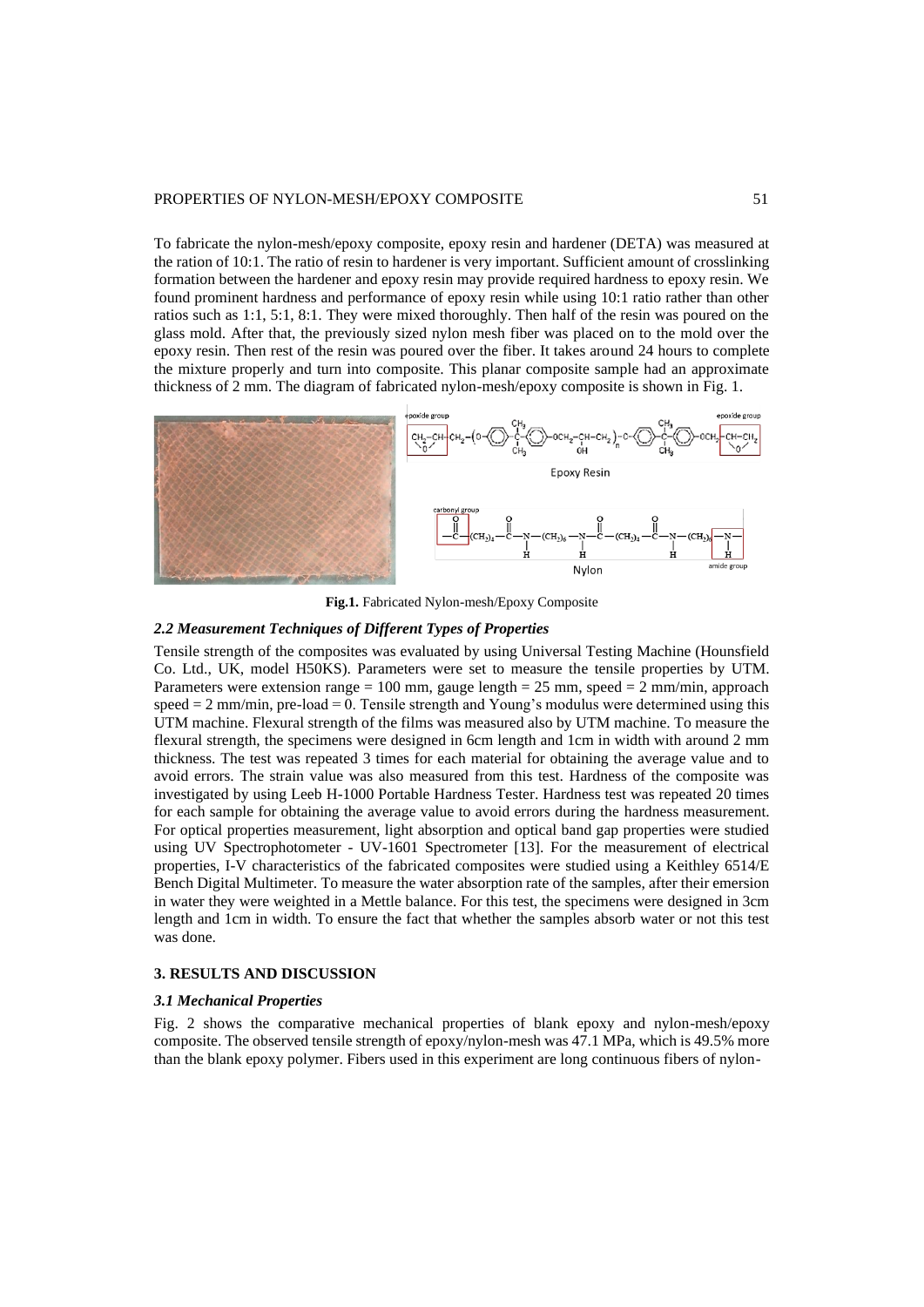

# 52 M. T. ISLAM, M. T. MEEM, M. E. HAQUE, G. T. RAHMAN, M. A. HOQUEANDM. A. GAFUR

**Fig. 2:** Comparison of mechanical properties such as tensile strength, flexural strength, strain, young's modulus, and hardness between blank epoxy and nylon-mesh/epoxy composite.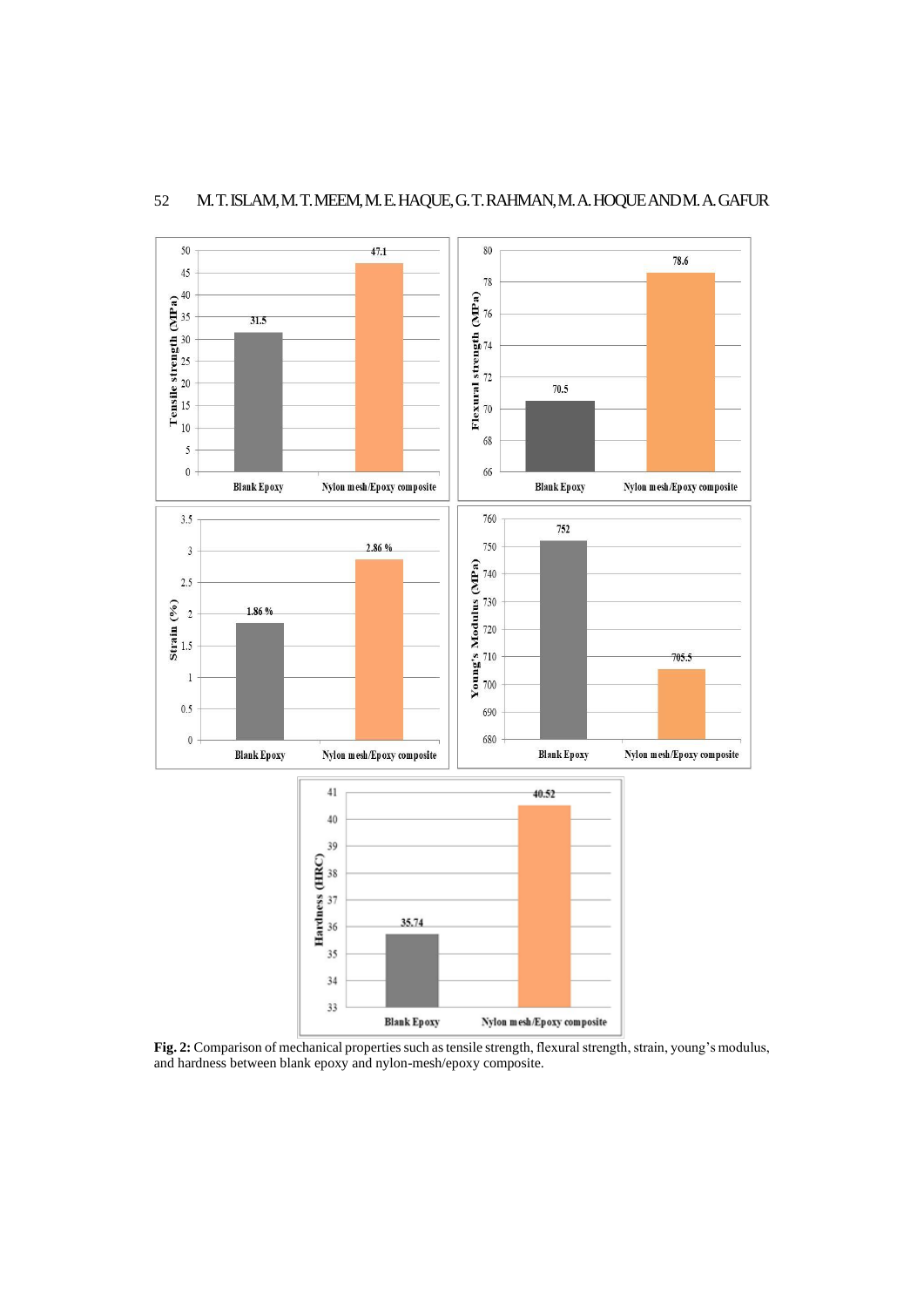

**Fig. 3:** Optical Microscopic View of (a) Blank epoxy (b) Nylon-mesh/Epoxy composite.

mesh. Using shorter fiber lengths were avoided in order to avoid damage creation of the composites. Shorter fiber lengths may create stress concentration sites and sometimes failure occurs. But with the longer fibers and less fiber ends, the probability of crack formation reduces. This possibly clarifies the increase of tensile strength [18]. Due to incorporation of the fibers, the void reduces inside the composite which is confirmed by the optical microscopic view from the blank epoxy (Fig. 3(a)) and nylon-mesh/epoxy composite (Fig. 3(b)). This results higher flexural strength from the nylon-mesh/epoxy composite compared to the blank epoxy. Epoxy has a moderate elastic modulus. But a problem with nylon is its low modulus. The Young's modulus of the composite was decreased noticeably compared to the blank epoxy. Highly cross-linked network structure may occur between blank epoxy and hardener that results high modulus structure. In case of nylon-mesh impregnated epoxy composite the highly stiff cross-linked network between the epoxy and multifunctional hardener somehow interrupted due to the formation of relatively softer bridging network among the epoxy-nylon-hardener of the Nylon-mesh/Epoxy composite. The relatively weaker bridging network of nylon-mesh with epoxy through the hydrogen bonding develops a soft interface between the upper and lower layers of the epoxy beds. So, the Young's modulus of the Nylon-mesh/Epoxy composite decreases rather than increases compared to that of blank epoxy composite. The overall effect of the addition of nylon-mesh slightly enhanced the hardness of the nylon-mesh/epoxy composites.

### *3.2 Optical Properties*

### *3.2.1 Light Absorbance*

The main purpose of UV light absorption is to cure the epoxy-based composite. The curing process helps to improve the mechanical properties of the epoxy-based composites. Result shows a higher absorption of UV light than the blank epoxy sheet. Carbonyl groups and non-pair electron of the amide groups of the polyamide linkage of nylon cause the absorption of the light, resulting in higher light absorption of the epoxy/nylon-mesh composite compared to that of blank epoxy sheet. The nylon-mesh absorbs some amount of light, increasing the overall absorbance of the composite as shown in Fig. 4.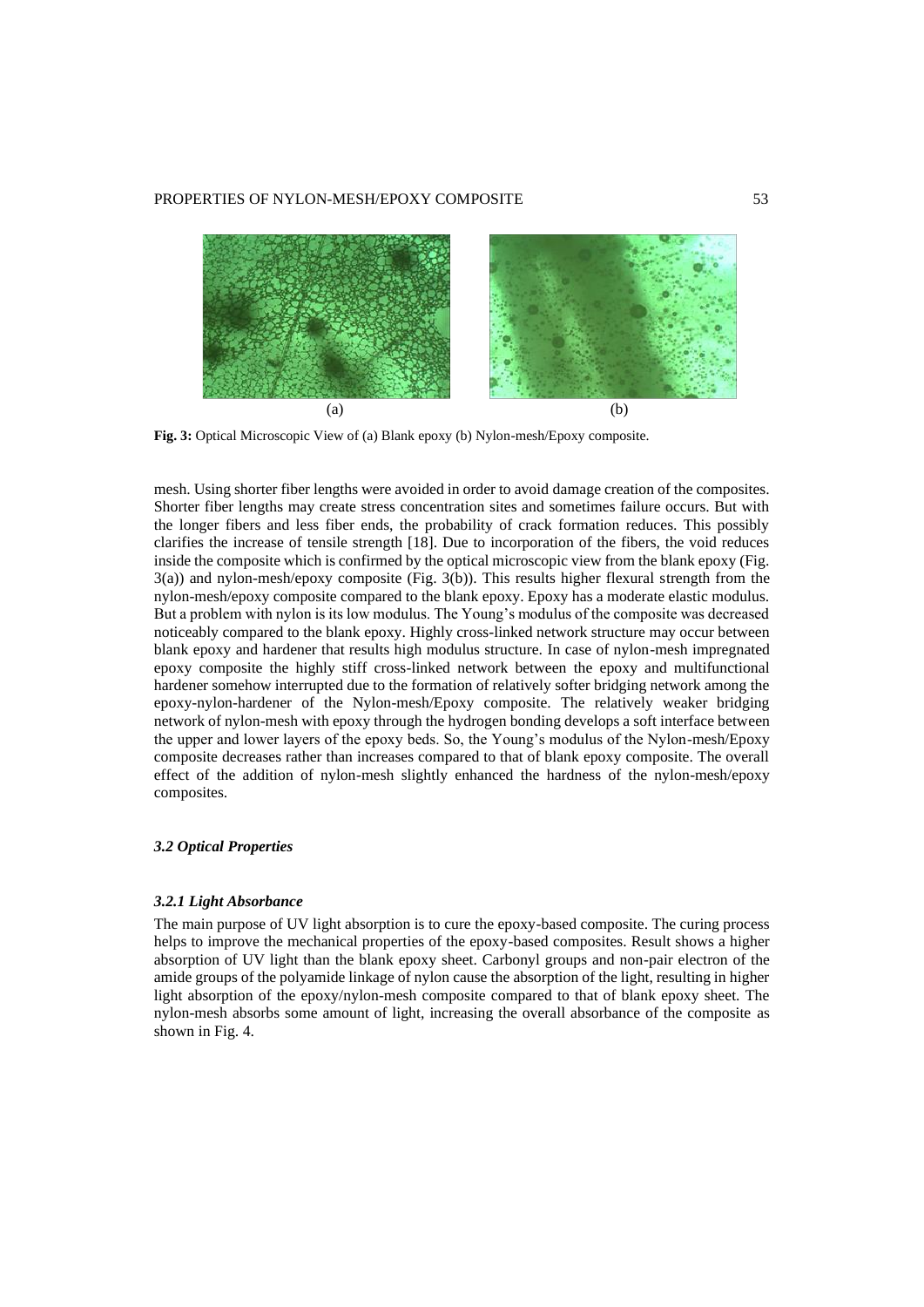

**Fig. 4:** Absorbance vs wavelength curve for blank epoxy and nylon-mesh/epoxy composite.

### *3.2.2 Optical Band Gap Energy*

From Fig.5, the values of optical band gap energy of epoxy polymer and nylon-mesh/epoxy composite are being tabulated at Table 1. A Tauc plot is used to determine the optical bandgap, or Tauc bandgap, of either disordered or amorphous materials. In this process, the slope of the straight line in the gap has to be measured in order to get the optical bandgap. We choose the energy range following the Tauc plotting method. The optical bandgap is the threshold for photons to be absorbed. According to the results, the optical band gap values are very close between blank epoxy and nylonmesh/epoxy composite and this is due to the amount of reinforcement used in composite. However, the slight reduction of band gap of nylon-mesh epoxy composite is due to the shift of absorption spectra to higher wavelength. So, the composite reveals better electrical conductivity compared to blank epoxy.



**Fig. 5:** Graph for optical band gap energy of (a) Blank epoxy (b) Nylon-mesh/epoxy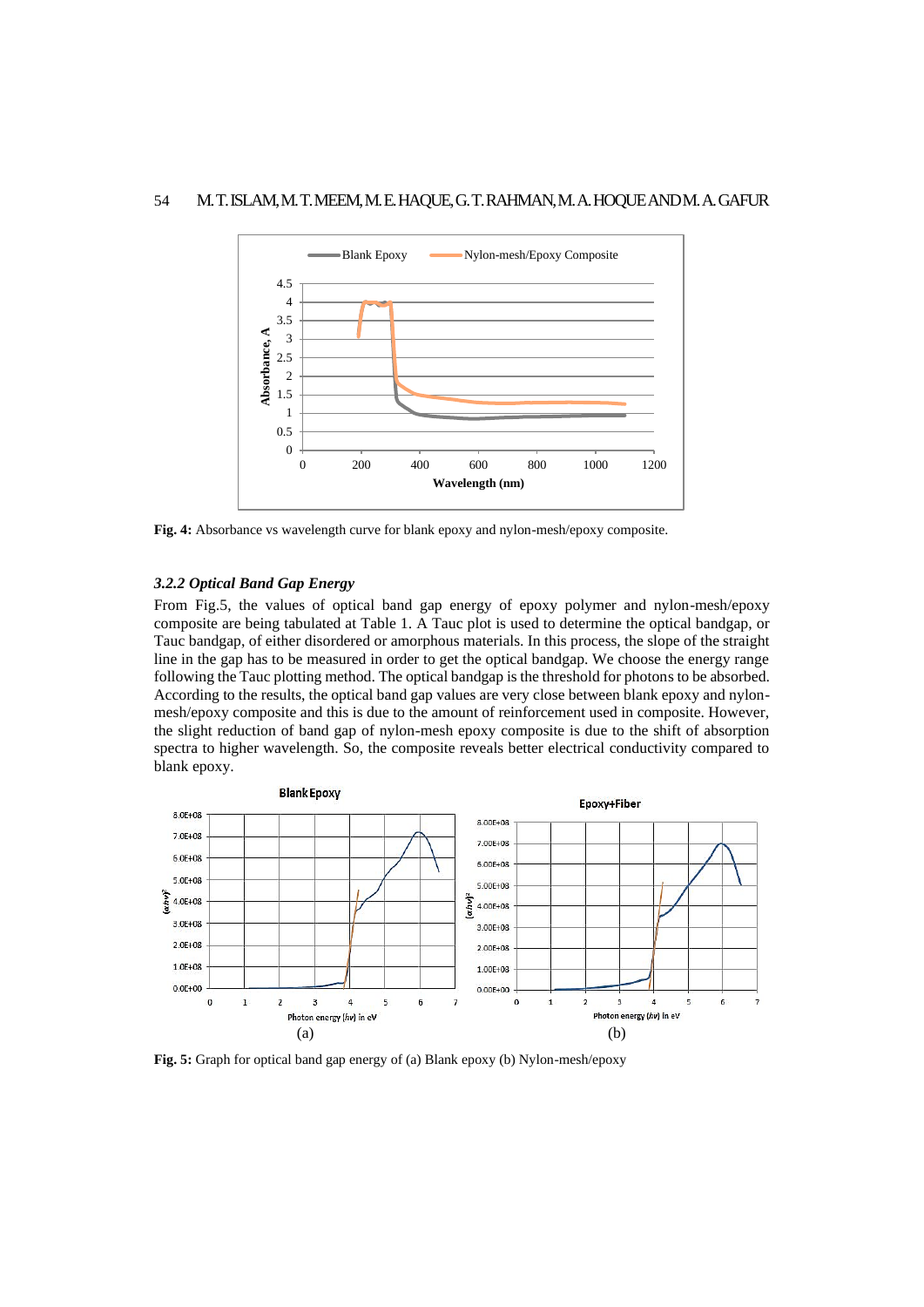**Table 1:** Optical band gap energy of the fabricated composite.

| <b>Sample</b>    | <b>Bandgap energy (eV)</b> | Decrease $(\% )$ |
|------------------|----------------------------|------------------|
| Blank epoxy      |                            | -                |
| Nylon-mesh/epoxy |                            | 2.63             |

# *3.3 Electrical Property: I-V Characteristics*

The effect of reinforcing epoxy with nylon mesh fiber on its I-V characteristics has been observed that is shown in Fig.6. It is evident that the epoxy becomes absolutely insulator within the range of 0 to 100 volts. Epoxy is generally insulating in nature. But according to the graph, it suddenly starts to conduct a little amount of electricity (in *µA* scale) after applying more than 60 volts. Dielectric breakdown of epoxide rings might cause this conductivity. Polyamide shows better electrical insulator at dry conditional though it exhibits hygroscopic nature. Electrical resistance of some materials may change by the absorption of water. Nylon act as a very good insulator rather than wool or cotton due to its less water absorbance nature. Incorporation of nylon in epoxy breaks the epoxide continuity and reduces the electrical conductivity.



**Fig. 6:** Effect of nylon-mesh reinforcement on I-V characteristics of epoxy polymer*.*

# *3.4 Water Absorption*

It is observable from Fig.7, that epoxy has a very poor, only 1.8%. But after reinforcing the polymer with nylon-mesh fiber, the water absorption increases significantly, to 12.94%.

The characteristics of nylon significantly changes with the moisture absorbance from the air. Moisture plays an important role on the mechanical properties. It may reduce the strength and stiffness, whereas increase the elongation and toughness properties. In general, the impact strength and other energies of the material could be increased with the increase of moisture. Nylons attract moisture due to have polar structure. Temperature, exposure time, relative humidity, thickness of the nylon part, all these parameters are related with the amount of moisture absorbance. Indeed, nylon part can absorb a little amount of moisture due to have higher crystallinity compared to the less crystalline molded part. All these facts make the nylon-mesh reinforced epoxy composite absorb more water than the blank one.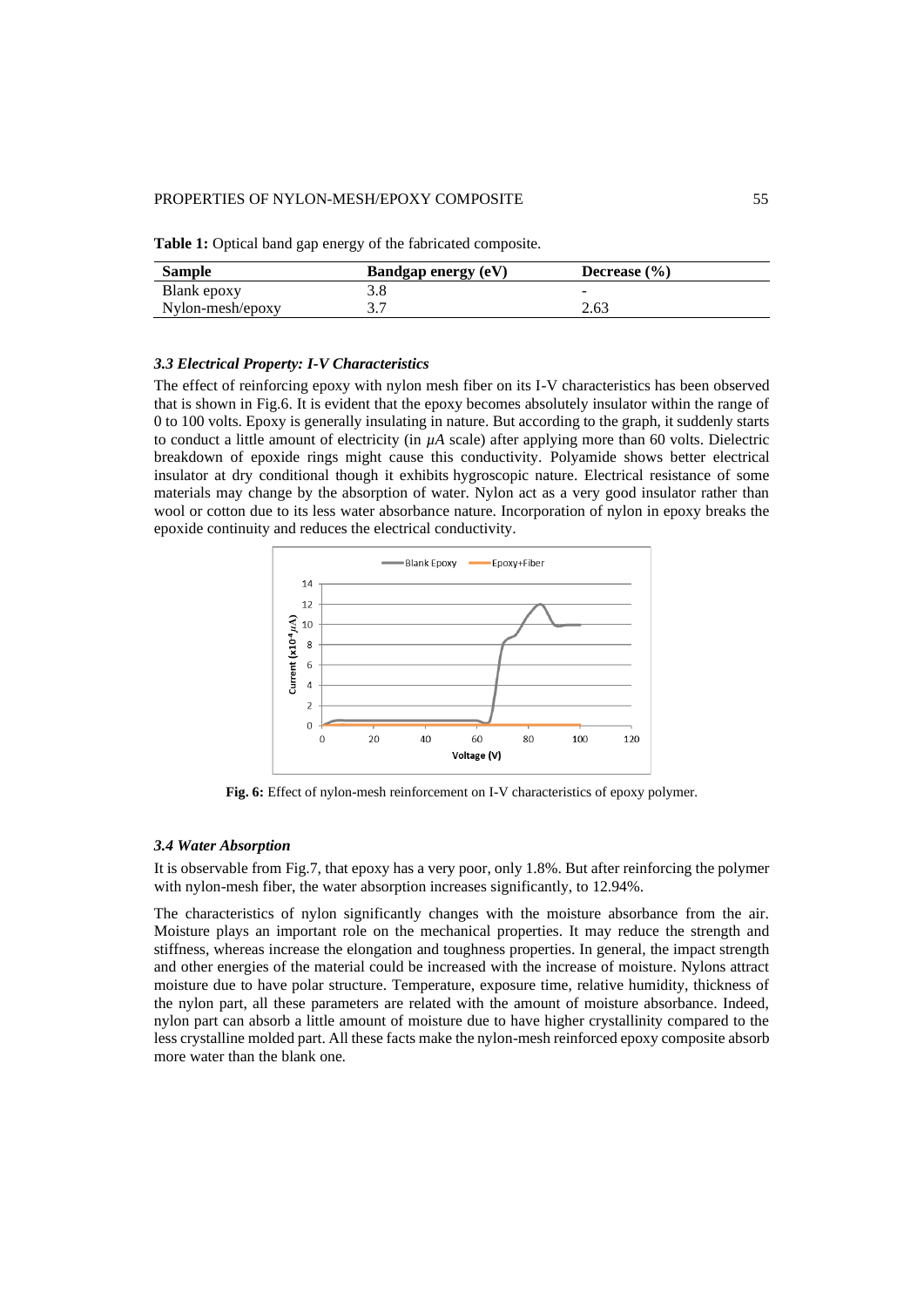

**Fig. 7:** Water absorption variation of epoxy and nylon-mesh/epoxy composite.

# **4. CONCLUSIONS**

Nylon-mesh reinforced epoxy composite has been made successfully in the laboratory by using hand lay-up method. Incorporation of nylon-mesh into epoxy matrix improved the mechanical properties. However, Young's modulus showed significant decrease. Remarkable fall of electrical conductivity for the composite was found after a certain applied voltage. So, it became a very good insulator compared to the pure epoxy. In case of optical properties, there was no mentionable variance between the composite and pure epoxy. Increase in water absorption was also observed according to the experimental results. With the advancement of time, the demand of polymer composites is increasing for versatile applications. Nylon-mesh/epoxy composites are widely used in automotive, aerospace, defense, robots, construction, oil and gas industries, and marine industries due to its low cost and outstanding properties. However, the material gap still exists. This study is hoped to be helpful to fulfill that gap partially.

### **REFERENCES**

- [1] A. Nayak and S. K. Pradhan, Design of a new in-pipe inspection robot, Procedia Engineering. **97**, 2081– 2091, 2014.
- [2] D. Nguyen, M. S. Bin Abdullah, R. Khawarizmi, D. Kim and P. Kwon, The effect of fiber orientation on tool wear in edge-trimming of carbon fiber reinforced plastics (CFRP) laminates, Journal of Wear, **450– 451**, 203213, 2020.
- [3] K. Alagarraja, A. Dhamodharan, K. Gopinathan, R. M. Raj and K. R. Kumar, Fabrication and Testing of Fiber Reinforced Polymer Composites Material, Journal of Mechanical and Civil Engineering (IOSR-JMCE) **3**, 27–34, 2014.
- [4] Z. Aslan and F. Daricik, Effects of multiple delaminations on the compressive, tensile, flexural, and buckling behavior of E-glass / epoxy composites, Composites Part B: Engineering, **100**, 186–196, 2016.
- [5] [H. Bisaria, M. K. Gupta, P. Shandilya, R. K. Srivastava,](https://www.sciencedirect.com/science/article/pii/S221478531500276X#!) Effect of Fibre Length on Mechanical Properties of Randomly Oriented Short Jute Fibre Reinforced Epoxy Composite, Materialstoday: Proceedings, **2**, 1193-1199, 2015.